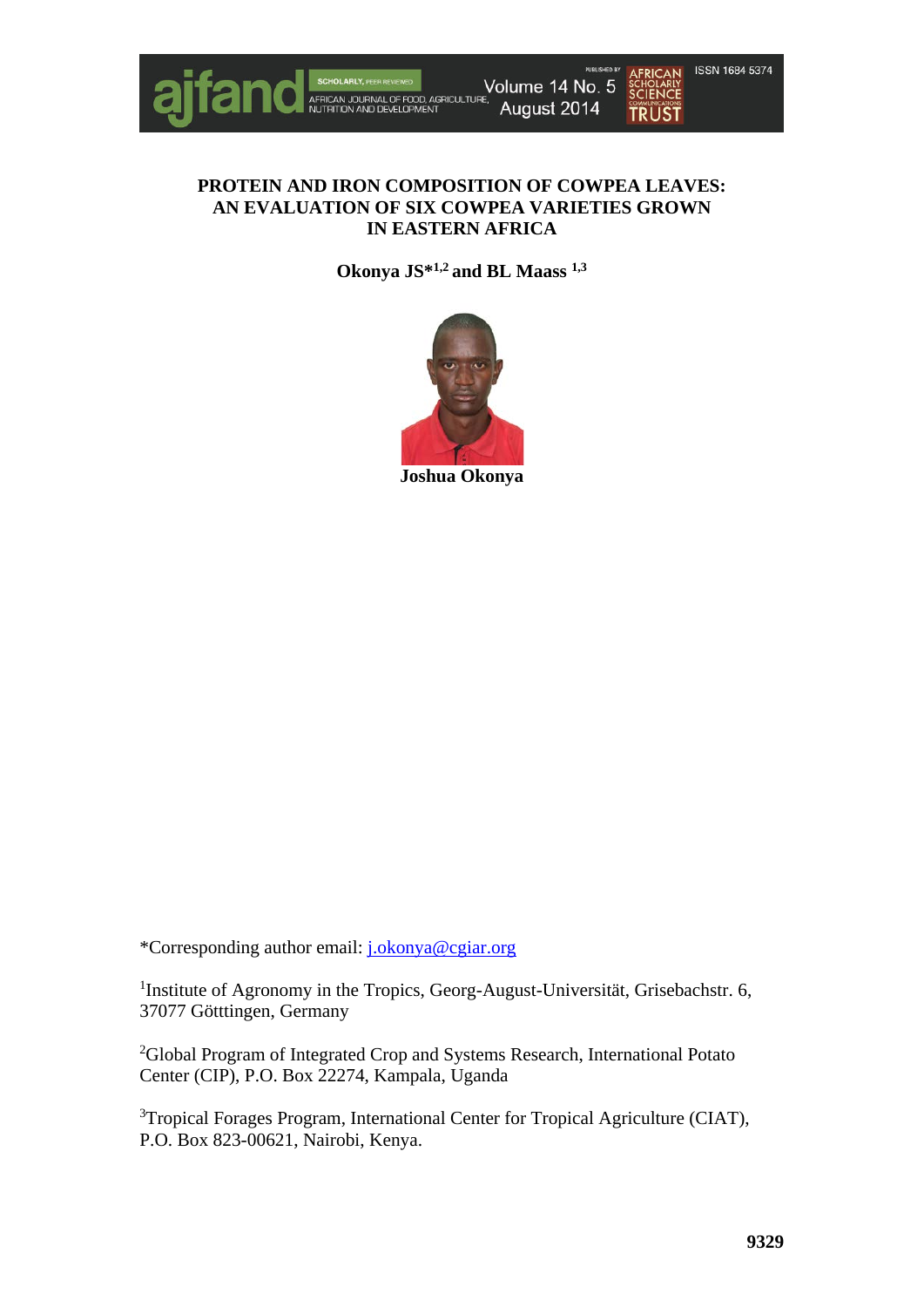# **ABSTRACT**

Mineral element, protein-energy and micronutrient deficiencies are primary public health concerns in Eastern and Southern Africa. Promoting the consumption of traditional vegetables such as leaves of cowpea *Vigna unguiculata* (L.) Walp could provide cheap sources of protein, micronutrients and mineral elements that can improve the nutritional status of resource-poor subsistence farmers. This study evaluated leaves of two Ugandan cowpea landraces (Icirikukwai and Ebelat) in comparison to four Tanzanian varieties (UG-CP-9, Dakawa, Ex-Iseke and IT 93K-2045-29) for leaf crude protein and iron contents. Tender vegetable leaves of landraces, four cowpea varieties and all possible 2-way, 3-way and 4-way combinations were harvested from three trial sites in the villages of Serere, Kikota and Kogili in eastern Uganda. Near Infrared Spectrometry (NIRS) was used to determine the crude protein content and iron concentration of open-air dried leaf samples. ANOVA for the leaf crude protein content and iron concentration data was done using the GLM procedure of SYSTAT. Leaf crude protein of Icirikukwai and Ebelat was 33.0 and 31.3%, while iron concentration was 332.8 and 379.4 µg/g, respectively. Leaf crude protein for the individual varieties was highest (31.84 %) in UG-CP-9 leaves and lowest (28.02%) in Ex-Iseke variety. Leaf crude protein for 2 way, 3-way and 4-way mixtures was 30.99, 29.98 and 30.32%, respectively. Leaves from Dakawa variety had the highest iron concentration  $(349.1 \text{ µg/g})$  of the four Tanzanian varieties tested. The mixture involving leaves from all the four varieties had the highest iron concentration values of 266.1  $\mu$ g/g while 2-way mixtures gave the lowest iron concentration of 253.2 µg/g. Compared to the tested varieties and their mixtures, iron concentration of landraces was not significantly higher. The protein content varied significantly across all the treatments and sites and was relatively high for a plant source. In addition, cowpea leaves are available as food throughout the cropping season and, thus, can be used for improved food security. These benefits, thereby, make cowpea leaves an indispensable tool to improve the nutritional status of resource-poor subsistence farmers in countries where cowpea is grown.

Volume 14 No. 5

August 2014

**Key words**: *Vigna unguiculata*, nutritional quality, leafy vegetables

**ISSN 1684 5374** 

**SCIENCE** 

**TRIIST**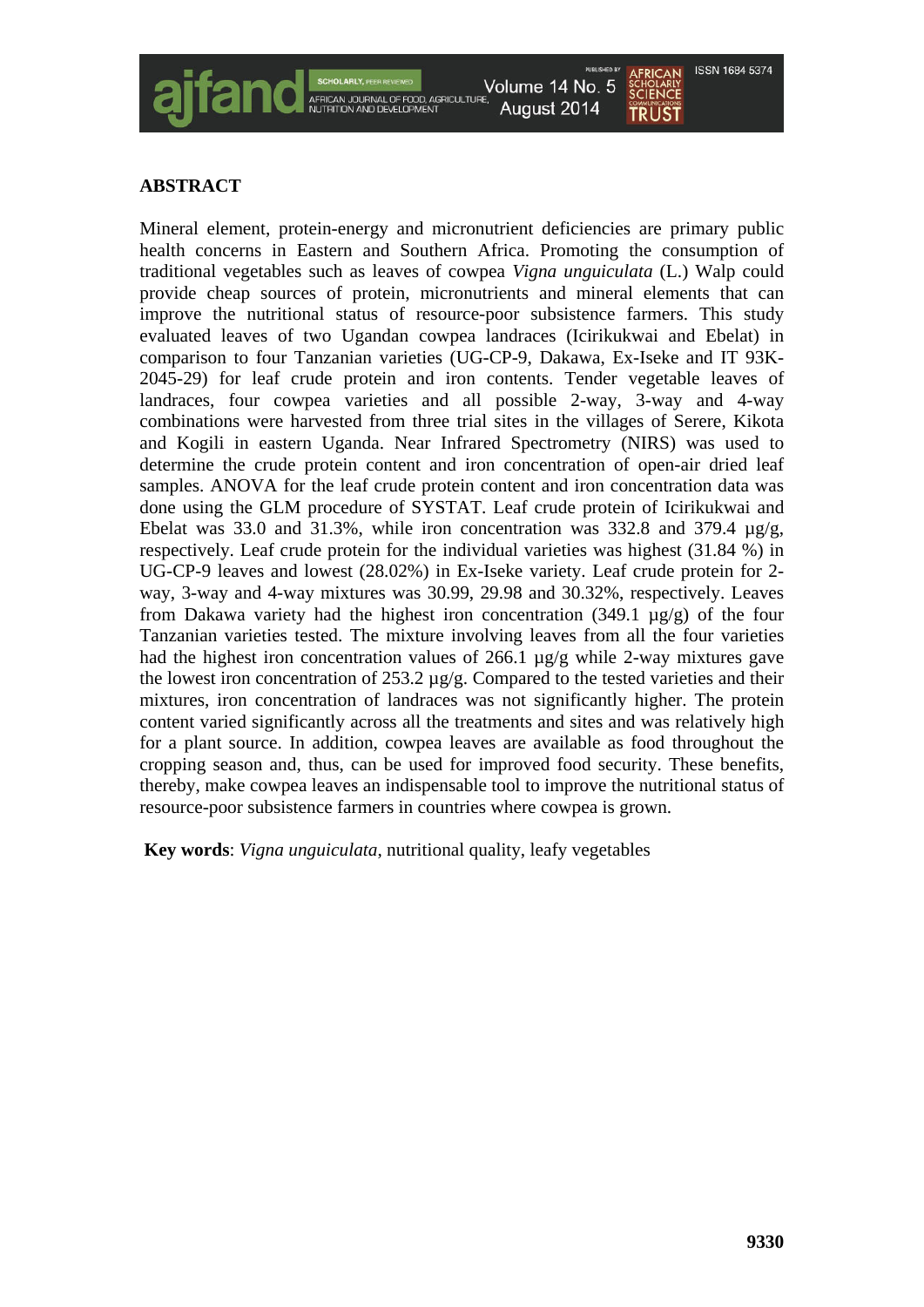#### **ISSN 1684 5374** Volume 14 No. 5 **SCIENCE** August 2014 **TRIIST**

# **INTRODUCTION**

Protein-energy, micronutrient and mineral element malnutrition are primary public health concerns in Eastern and Southern Africa. Results from the most recent comprehensive Uganda demographic and health survey conducted in 2011 indicate that 33% of the children under the age of five are stunted while 12% of the women are undernourished. The same survey also showed that up to 69% of the children (9-11 years), 48.4% of women and 50.2% of the men in Uganda are anaemic with an overall national prevalence rate at 23%. Thirty six percent of the women (15-49 years) and 38% of children (6-59 months) tested were found to be vitamin A deficient [1]. Although there are many remedies to reducing anaemia and protein-energy malnutrition, adequate consumption of traditional green leafy vegetables, which are rich not only in protein but also micronutrients and mineral elements, offer a chance to reduce this high prevalence.

Traditional leafy vegetables are rich in proteins, vitamins A, B and C, as well as minerals like iron and calcium, making them an indispensable tool when it comes to reducing the prevalence of malnutrition, especially among resource-constrained rural and urban households [2, 3]. In addition, leafy vegetables are consumed by both lowincome and high-income groups, making this dietary diversification approach to be ideal [4, 5]. The other advantage of this intervention of promoting consumption of traditional vegetables is that, these leafy vegetables are present in most home gardens, can grow in marginal environments and sometimes as weeds. What makes cowpea a superior candidate among other leafy vegetables is that minerals like calcium and iron in its leaves are not bound to phytic acid and are more bioavailable than those in cowpea seeds [6]. Since leaves are produced earlier and in bigger quantities than the seeds, the protein output from the leaves is said to be 15 times that of cowpea seeds and contains more essential amino acids [3, 7].

The most important traditional vegetables in sub-Saharan Africa include cowpea leaves (*Vigna unguiculata* (L.) Walp.), Nakati leaves (*Solanum aethiopicum* [L.\)](http://en.wikipedia.org/wiki/Carl_Linnaeus), Amaranth (*Amaranthus* spp.), African night shade (*Solanum* spp.), pumpkin leaves (*Curcubita* spp.) and African spider-flower (*Cleome gynandra* (L.) Briq.) [2, 5, 8, 9, 10]. Among the top leafy vegetables consumed in many parts of sub-Saharan Africa, cowpea leaves rank third or fourth in terms of quantity consumed [6, 9]. In Uganda, cowpea leaves are more popular than seeds especially in the Eastern and Northern regions and to a lesser extent in the Central region where they are traditionally part of a daily meal [personal observation].

The environment in which the cowpea is grown, the variety and stage of leaf harvest have also been observed to influence cowpea leaf protein content [11, 12]. Sun-drying prior to cooking, addition of crude sodium carbonate salt in the cooking water and long cooking time reduce the amount of available nutrients like vitamin C in these leafy vegetables [6, 8, 13]. It is important to note that besides quantity consumed, preparation and processing methods/procedures affect the nutrition quality of these leafy vegetables.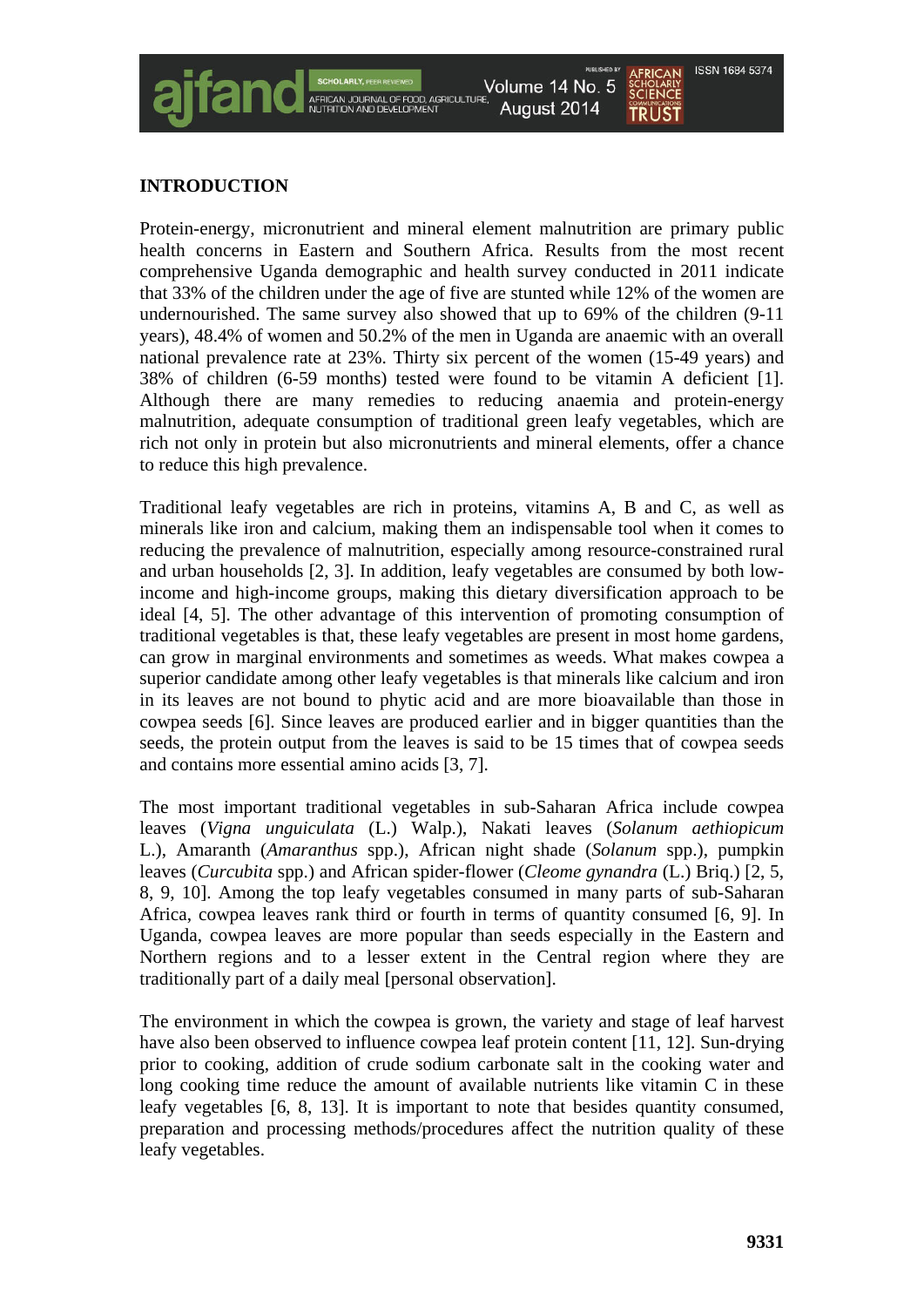

Cowpea leaf protein values evaluated in Tanzania varied from 29.4 to 33.1% for 23 varieties [12] and 25.0 to 34.4% for five varieties [14]. In Malawi, cowpea leaf protein content (dry weight basis) for 13 varieties varied from 35.0 to 43.1% [15]. In the 561 cowpea leaf samples collected from ten accessions and about ten landraces in Uganda and Tanzania, crude protein contents of 21.5 to 40.3% were recorded [16]. The iron concentration and β-carotene content in the same 561 samples ranged from 140.5 to 3994.7 µg/g and 4.1 to 30.5 mg/100 g, respectively. Contents of up to 18.7 mg of iron, 0.547 mg of zinc, and 4.45 mg of beta carotene per 100 g of edible portion of freeze-dried raw cowpea leaves in the three districts of Kongwa, Singida and Arumeru, Tanzania have been reported [12].

Despite their contribution to household food security and poverty eradication, traditional vegetables have been neglected in many research and development programs of both international and national research institutions [12, 17]. There is, therefore, need to breed or improve dual purpose cowpea varieties for higher leaf yields since cowpea leaves are not only nutritious but cowpea leaf dishes form an important part of the diet in more than 18 countries in Africa and seven countries in Asia and the Pacific [3]. For instance, the average daily consumption of leafy vegetables per person in Uganda during the rainy season ranges from about 12 g in urban areas to 160 g in rural areas indicating that, though widely consumed in most parts of Uganda, not enough quantity is eaten to meet the nutritional requirements of the body [10].

Cowpea leaves are also appreciated by both rural and urban dwellers and could increase cash incomes of especially women who grow them both for home consumption and for sale in local markets [4, 18]. The contribution of cowpea as a leafy vegetable to reducing poverty and malnutrition among the smallholder farmers and urban poor households, who cannot afford other nutrient-rich (protein, vitamin A, calcium and iron) foods like meat or fish, cannot be ignored if maximum impact of the crop is to be realized.

This study evaluates the two commonly grown Ugandan cowpea landraces in comparison to five promising dual purpose varieties from the World Vegetable Center (AVRDC) for leaf protein content and iron concentration. Since cowpea is often grown in mixtures, corresponding variety mixtures were also evaluated across three environments in Uganda; cowpea leaf and grain yield results of this investigation have been presented elsewhere [19].

# **MATERIALS AND METHODS**

#### **Collection of Plant Materials**

The leaves were collected during the months of June and July 2008 from experimental plots at three sites of Serere, Soroti district (033°26'48.0''E, 01°32'22.6''N, 1140 m a.s.l.), Kikota, Soroti district (01°32'09.6''N, 033°28'22.9''E, 1077 m a.s.l.) and Kogili, Kumi district (033°27'01.1''E, 01°32'22.7''N, 1119 m a.s.l.) in Uganda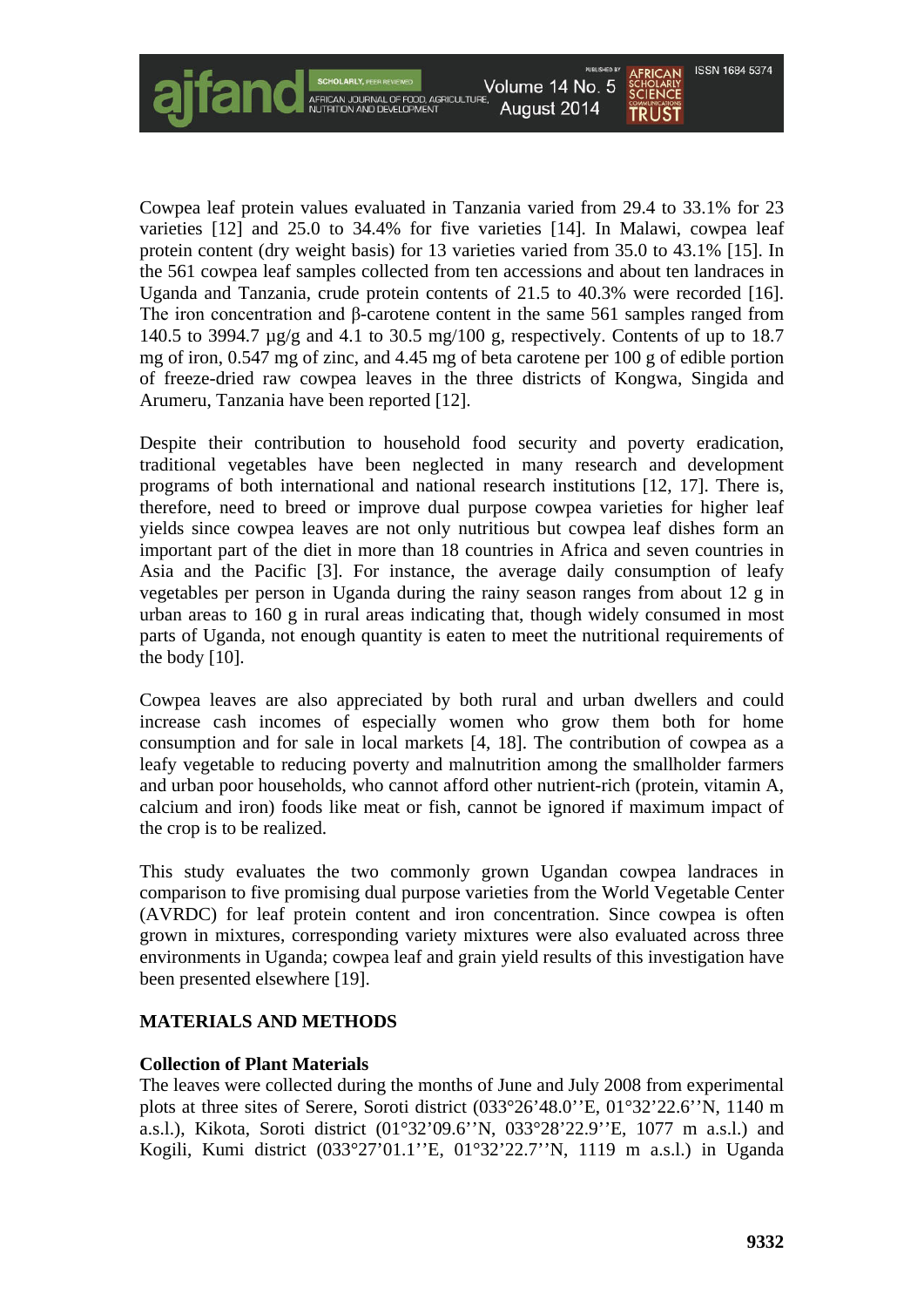(Figure 1). Fully opened trifoliate, tender leaves suitable for human consumption from four dual-purpose cowpea varieties (UG-CP-9, Dakawa, Ex-Iseke and IT 93K-2045- 29) and their corresponding 2-way, 3-way and 4-way mixtures (Table 1) were handpicked at six weeks after planting. After harvest, leaf samples were open-air dried under shade in net bags (320 x 440 mm) for 1-2 weeks. The soils in the experimental plots were slightly to moderately acidic with low to deficient soil fertility. Details of soil analysis and crop management have been described elsewhere [19].

Volume 14 No. 5

August 2014



**Figure 1: Location of trial sites on station at the National Semi Arid Resources Research Institute (NaSARRI), Serere (1), and on farm in Kikota village (2), and Kogili village (3), in Soroti and Kumi districts, Uganda.**

#### **Infrared Spectrometry (NIRS)**

Dried cowpea leaf samples from the second leaf harvest of each trial were taken to the University of Götttingen, Germany, where they were milled through a 1 mm sieve to get a fine powder using a Culatti micro hammer mill (Type DFH 48). The leaf powder was put into cuvettes and scanned using a FOSS 6500 NIRS machine to get a spectrum from which the nitrogen content was estimated using a calibration equation developed by Angessa [12] and further improved by Towett [16]. The NIRSestimated nitrogen content data was then multiplied by 6.25 to obtain crude protein values.

#### **Data Analysis**

In order to detect the differences between treatments and across sites, data for crude protein content and iron concentration was subjected to analysis of variance using the SYSTAT 5.0 procedure general linear models [20]. If the least square mean values were significantly different at  $P < 0.05$ , a pair-wise comparison using Fisher's LSD test was performed.

**ISSN 1684 5374** 

**SCHOLARLY**<br>**SCIENCE** 

**TRUST**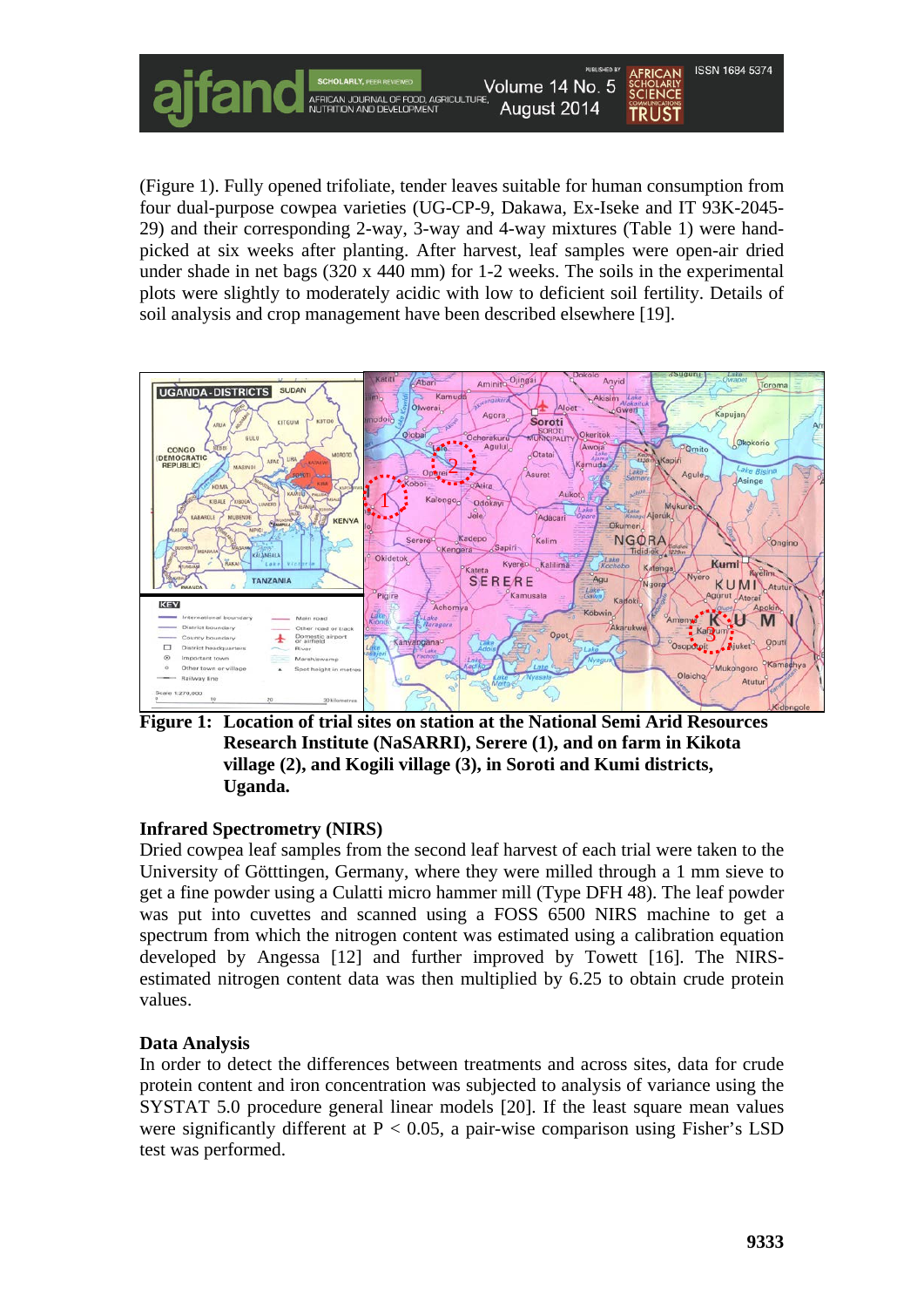

# **RESULTS**

## **Nutritional Quality of Cowpea Leaves**

The iron concentration was on average highest at Kogili village (387  $\mu$ g/g) and lowest at Kikota village (176 µg/g). Mean iron values at Kikota village were, however, not significantly different  $(p=0.05)$  from those obtained at NaSARRI, Serere. Across treatments, there was no significant difference  $(p=0.05)$  between the iron concentration values obtained for single varieties and their respective mixtures (*The bars for single varieties and for all mixtures have the same letter indicating that they are not statistically significant*).



Sites and Treatments

**Figure 2: Mean iron concentration of 153 open-air dried cowpea leaf samples from the second leaf harvest from the trials conducted at NaSARRI, Serere, Kikota and Kogili villages in Uganda during the first cropping season of 2008.** *Bars with the same letter (s) are not significantly different at P <0.05. Refer to Table 1 for variety names corresponding to ID A, B, C, D, E and F. No significant interaction between treatments and environment was observed. Nevertheless, care must be taken with NIRSestimated iron concentration values, as only about 67% of the variation could be explained through spectral analysis.*

The protein content of the open-air dried cowpea leaves from the second leaf harvest at the three trial sites was highest at NaSARRI, Serere and Kogili village (33%) and lowest at Kikota village (27%). The protein content varied significantly between treatments being highest in mixture A+D (34%) and lowest in variety C (25%). No significant interaction between treatments and environment was observed (Figure 3). Spectral analysis of NIRS-estimated protein content values accounted for nearly 90% of the variation.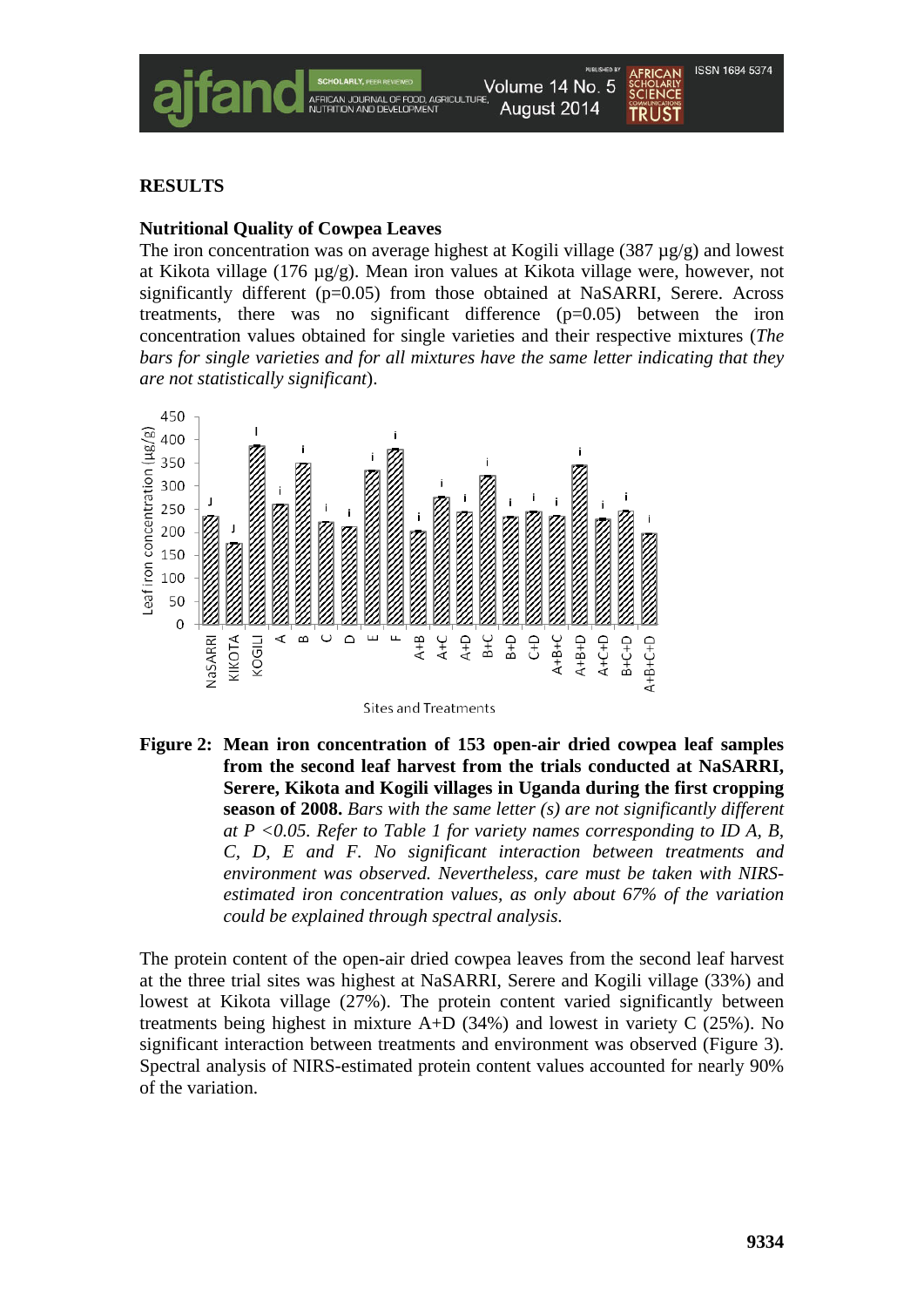

Sites and Treatments

**Figure 3: Mean crude protein content of 153 open-air dried cowpea leaf samples from the second leaf harvest from the trials conducted at NaSARRI, Serere, Kikota and Kogili villages in Uganda during the first cropping season of 2008.** *Bars with the same letter (s) are not significantly different at P < 0.05. Refer to Table 1 for variety names corresponding to ID A, B, C, D, E and F*

# **DISCUSSION**

The concentration of iron (176 - 387  $\mu$ g/g) obtained in this study is within the range of the values (157.4–575.0  $\mu$ g/g) reported for the same varieties at NaSARRI [16]. There was a marked variation in the leaf protein content, with the two landraces E and F, being among the treatments showing the highest mean protein values. No literature on leaf protein content of the two Ugandan landraces was found and, therefore, no comparison could be made. However, for the four component varieties used in the mixtures, the leaf protein values obtained at the three sites of this study (27 - 32%) compare well with those observed in Dodoma for the same varieties (31.4 to 33.9%) [12]. The protein values realized in the current study are in the range of 29.4 to 34.3%, which is similar to what other researchers observed although they were working with different varieties in sole-cropped cowpea [5, 11]. However, considerably higher cowpea leaf protein values of 35.0 to 43.1% [3] and 43.0% [18] have been previously reported. The leaf protein content, though influenced by environmental factors like soil fertility, is highly dependent on age of leaves, the amount of available assimilates and the ability of the individual variety to develop a symbiotic relationship with the nitrogen-fixing bacteria in the root nodules [18].

In addition to cowpea leaves being available as food (unlike seeds), throughout the cropping season, leaf protein content is higher than seed protein content. Protein values in the range of  $29.4 - 33.1\%$  for leaves and  $24.7 - 25.7\%$  for seeds have been observed [11]. The absence of phytic acid (storage form of phosphorous in seeds) in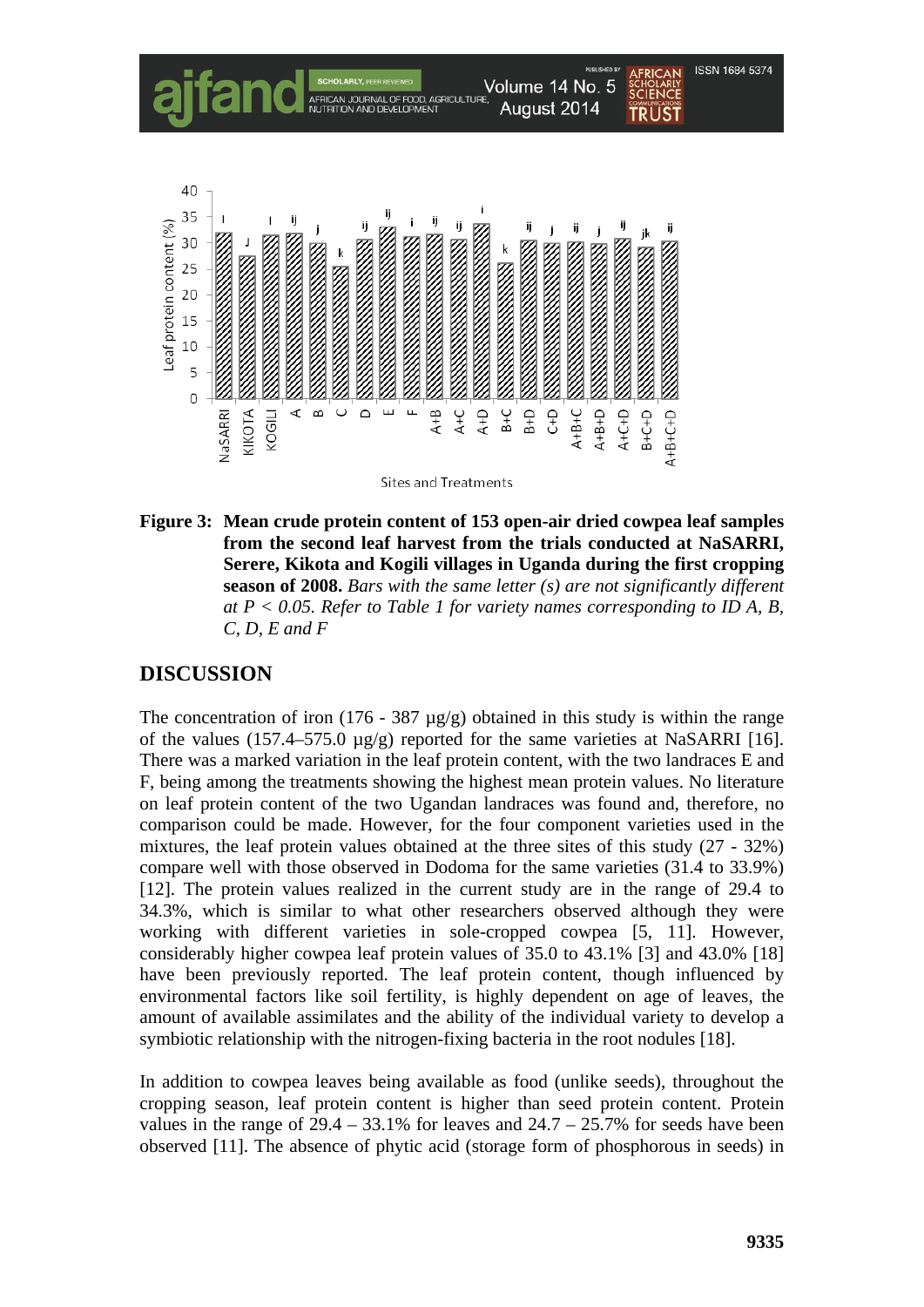

cowpea leaves increases the bioavailability of nutrients like calcium and iron, which are usually bound to phytic acid. Though not analyzed in this study, β-carotene values of young cowpea leaves collected from Tanzania and Uganda ranged from 4.1 to 30.5 mg/100 g dry matter [14]. A recent study in Kenya reported increased levels of blood haemoglobin level and β-carotene bioavailability after children consumed cowpea leaves [21].

These nutritional benefits, thus, make cowpea leaves an indispensable tool when targeting to improve the nutritional status of the resource-poor subsistence farmers especially in Uganda.

# **CONCLUSION**

The traditional leaf-harvesting strategy provides leaves, which are an important source of iron (176 - 387  $\mu$ g/g) and protein (25 - 32%) among resource-poor farmers. Compared to the tested varieties and their mixtures, iron concentration of landraces was not significantly higher. However, the protein content of two varieties (UG-CP-9 and IT 93K-2045-29) is relatively high for a plant source. These two Tanzanian varieties are recommended for release in Uganda. The leaf-harvesting strategy also provides leaves as food throughout the cropping season, and this contributes to household food security and fosters community relationships through free-sharing of cowpea leaves among community members. The nutritional quality of cowpea leaves was more influenced by the cultivars and not the environment.

#### **Acknowledgements**

We are grateful to the German Federal Ministry for Economic Cooperation and Development (BMZ) for funding this research. This work was carried out within the project 'Promotion of Neglected Indigenous Leafy and Legume Vegetable Crops for Nutritional Health in Eastern and Southern Africa' (ProNIVA) via the University of Götttingen, Germany. We thank Beatrice Ekesa (Bioversity International) for her comments on the manuscript.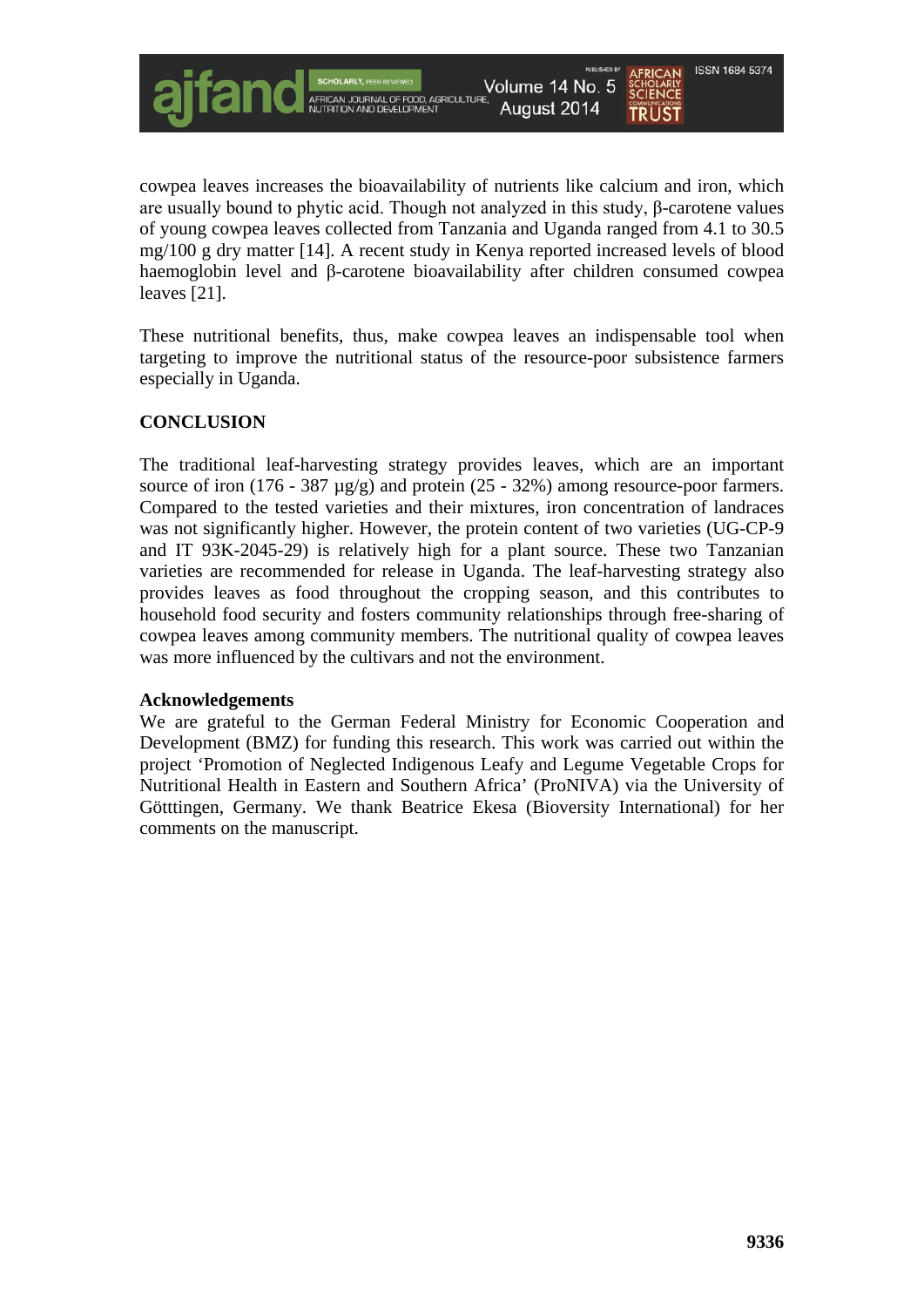

# **Table 1: Cowpea varieties used in the study of variety mixtures in Soroti and Kumi districts of Uganda during the first cropping season of 2008**

| ID         | <b>Variety</b>          | <b>Status</b>     | <b>Original seed source</b> | <b>Current seed source</b> |
|------------|-------------------------|-------------------|-----------------------------|----------------------------|
| A          | <b>UG-CP-9 (KOL 42)</b> | Experimental line | Soroti, Uganda              | AVRDC-RCA, Tanzania        |
| B          | Dakawa                  | Cultivar          | Dakawa Reseach              | AVRDC-RCA, Tanzania        |
|            |                         |                   | Institute, Tanzania         |                            |
| C          | Ex-Iseke                | Cultivar          | Iseke village, Tanzania     | AVRDC-RCA, Tanzania        |
| D          | IT 93K-2045-29          | Experimental line | IITA, Nigeria               | AVRDC-RCA, Tanzania        |
| $D^*$      | <b>ILRI 15742</b>       | Research material | ILRI, Ethiopia              | AVRDC-RCA, Tanzania        |
| E          | <b>Icirikukwai</b>      | Landrace          | Soroti, Uganda              | Serere market, Uganda      |
| $_{\rm F}$ | Ebelat                  | Landrace          | Soroti, Uganda              | Serere market, Uganda      |

D\* was used in place of D in the trial at Kikota village due to insufficient seed of D.

AVRDC-RCA = "The World Vegetable Center's Regional Center for Africa"

**Source:** Okonya and Maass [19]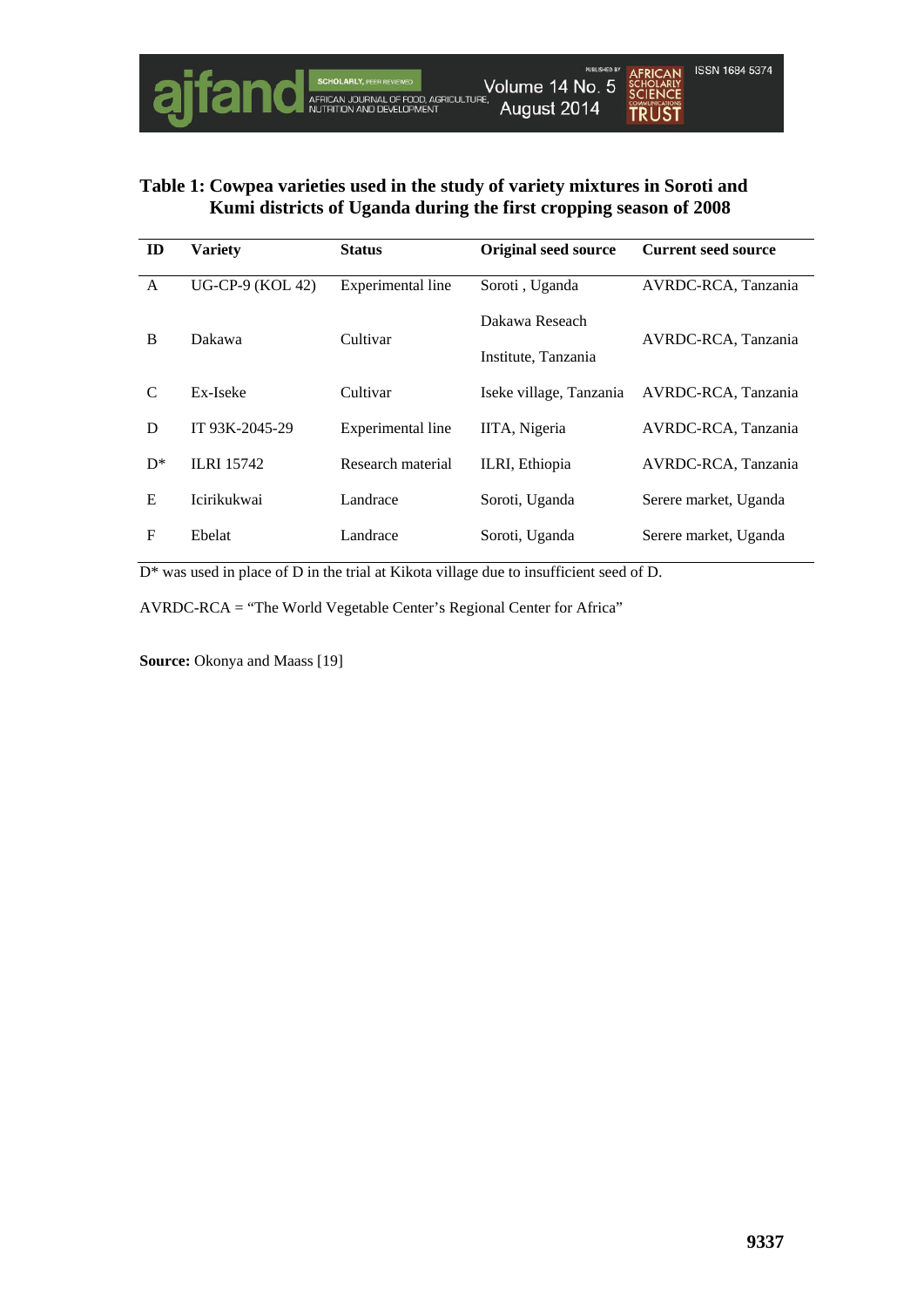

## **REFERENCES**

- 1. **Uganda Bureau of Statistics (UBOS) and ICF International Inc.** Uganda Demographic and Health Survey 2011. Kampala, Uganda: UBOS and Calverton, Maryland: ICF International Inc., 2012.
- 2. **Smith FI and P Eyzaguirre** African leafy vegetables: their role in the World Health Organization's global fruit and vegetables initiative. African Journal of Food Agriculture Nutrition and Development 2007; **7(3)**: 631-632.
- 3. **Nielsen SS, Ohler TA and TA Mitchell** Cowpea leaves for human consumption: production, utilization, and nutrient composition. In: BB Singh, DR Mohan Raj, KE Dashiell and LEN Jackai (Eds). Advances in cowpea research. Co-publication of International Institute of Tropical Agriculture (IITA) and Japan International Center for Agricultural Sciences (JIRCAS), IITA, Ibadan, Nigeria, 1997.
- 4. **Isubikalu P, Erbaugh JM, Semana AR and E Adipala** Influence of farmer production goals on cowpea pest management in Eastern Uganda: Implications for developing IPM programmes. African Crop Science Journal 1999; **7** (**4**): 539-548.
- 5. **Keding G, Weinberger K, Swai I and H Mndiga** Diversity, traits and use of traditional vegetables in Tanzania. Technical Bulletin No. 40. AVRDC - The World Vegetable Center, Shanhua, Taiwan, 2007.
- 6. **Bittenbender HC, Barrett RP and BM Indire-Lavusa** Beans and cowpeas as leaf vegetables and grain legumes. Occassional Monograph Series No.1, Bean/Cowpea C.R.S.P., Michigan State University, East Lansing, MI, USA, 1984.
- 7. **Mamiro PS, Mbwaga AM, Mamiro DP, Mwanri AW and JL Kinabo** Nutritional quality and utilization of local and improved cowpea varieties in some regions in Tanzania. African Journal of Food Agriculture Nutrition and Development 2011; **11(1)**: 4490-4506.
- 8. **Kiremire BT, Musinguzi E1, Kikafunda JK and FB Lukwago** Effects of vegetable drying techniques on nutrient content: a case study of south-western Uganda. African Journal of Food Agriculture Nutrition and Development 2010; **10(5)**: 2587-2600.
- 9. **Ekesa BN, Walingo MK and MO Abukutsa-Onyango** Accesibility to and consumption of indigenous vegetables and fruits by rural households in Matungu division, western Kenya. African Journal of Food Agriculture Nutrition and Development 2009; **9(8):** 1725-1738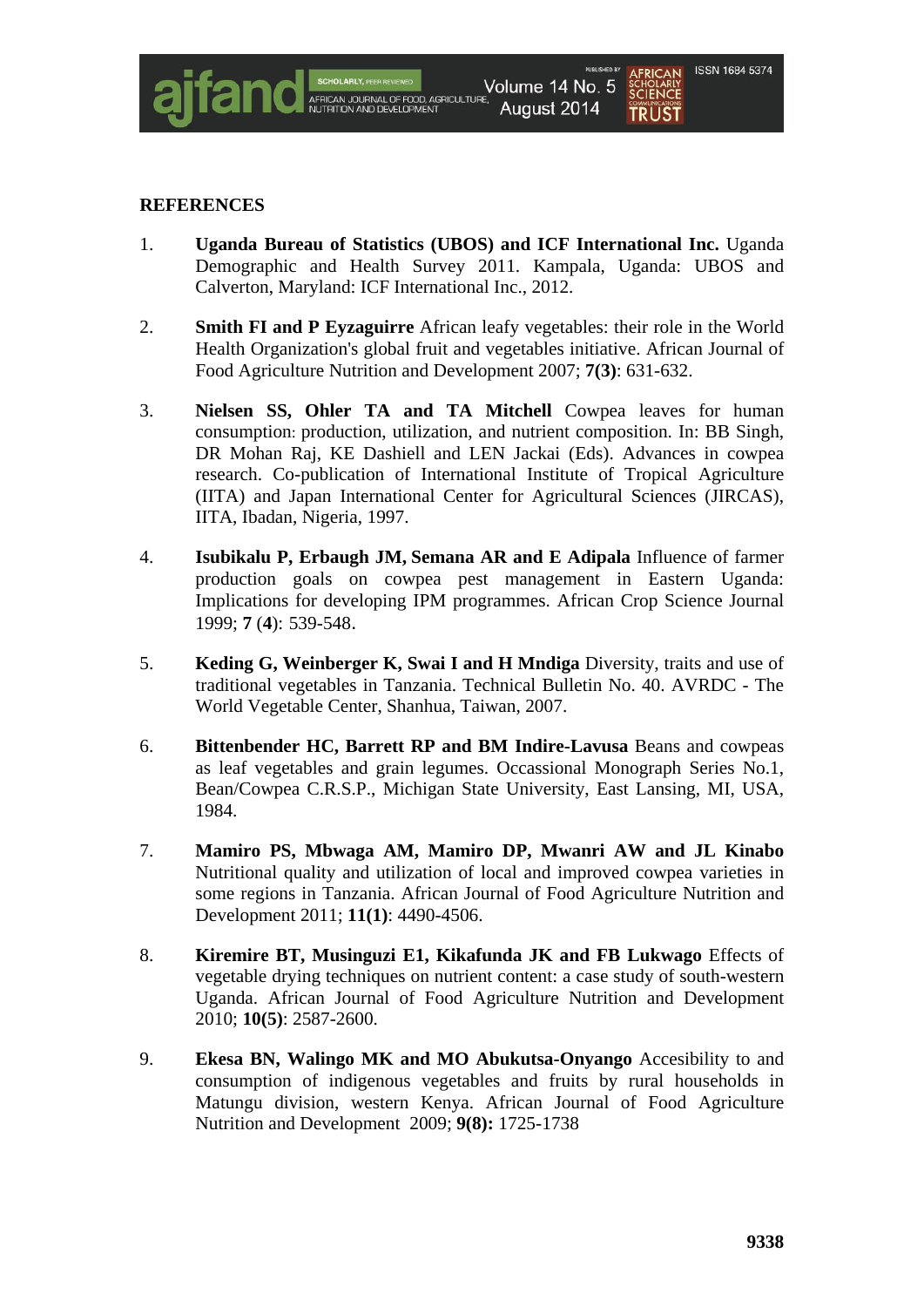10. **Rubaihayo EB** Conservation and use of traditional vegetables in Uganda. In: L Guarino (Ed). Traditional African Vegetables. Promoting the conservation and use of underutilized and neglected crops, Proceedings of the IPGRI International Workshop on Genetic Resources of Traditional Vegetables in Africa: Conservation and Use, 29-31 August 1995, ICRAF-HQ, Nairobi, Kenya. Institute of Plant Genetics and Crop Plant Research, Gatersleben / International Plant Genetic Resources Institute, Rome, Italy, 1997.

Volume 14 No. 5

August 2014

- 11. **Nielsen SS, Osuala CI and WE Brandt** Early leaf harvest reduces yield but not protein concentration of cowpea seeds. Horticultural science 1994; **29**(**6**): 631-632.
- 12. **Angessa TT** Towards improved vegetable use and conservation of cowpea and lablab: Agronomic and participatory evaluation in Northern Tanzania and genetic diversity study. PhD thesis, Cuvillier Verlag, Göttingen, Germany, 2006.
- 13. **Imungi JK and NN Potter** Nutrient contents of raw and cooked cowpea leaves. Journal of Food Science 1983; **48**: 1252-1254.
- 14. **Kabululu MS, Ojiewo C, Oluoch M and BL Maass** Cowpea cultivar mixtures for stable and optimal leaf and seed yields in a maize intercropping system. International Journal of Vegetable Science, 2013; **20**(**3**). DOI: 10.1080/19315260.2013.813889.
- 15. **Malidadi C** Cowpea (*Vigna unguiculata*) for leafy vegetable use in Malawi: Agronomic evaluation onstation and onfarm. MSc Thesis at Georg-August-Universität, Göttingen, Germany, 2006.
- 16. **Towett EK, Alex M, Shepherd KD, Polreich S, Aynekulu E, and BL Maass** Applicability of near-infrared reflectance spectroscopy (NIRS) for determination of crude protein content in cowpea (*Vigna unguiculata*) leaves. Food Science & Nutrition 2013; **1**(**1**): 45-53.
- 17. **Weinberger K and J Msuya** Indigenous vegetables in Tanzania significance and prospects. Technical Bulletin No. 31. AVRDC - The World Vegetable Center, Shanhua, Taiwan, 2004.
- 18. **Ono K, Terashima I and A Watanabe** Interaction between nitrogen of plant and nitrogen content in the old leaves. Plant Cell Physiology 1996; **37 (8**): 1083-1089.
- 19. **Okonya JS and BL Maass** Potential of Cowpea Variety Mixtures to Increase Yield Stability in Subsistence Agriculture: Preliminary Results. International Journal of Agronomy 2014; **2014**
- 20. **SYSTAT 5.0** SYSTAT for Windows. SYSTAT Inc. Chicago, IL, USA, 1994.

ISSN 1684 5374

**SCHOLARLY**<br>**SCIENCE** 

TRIJST